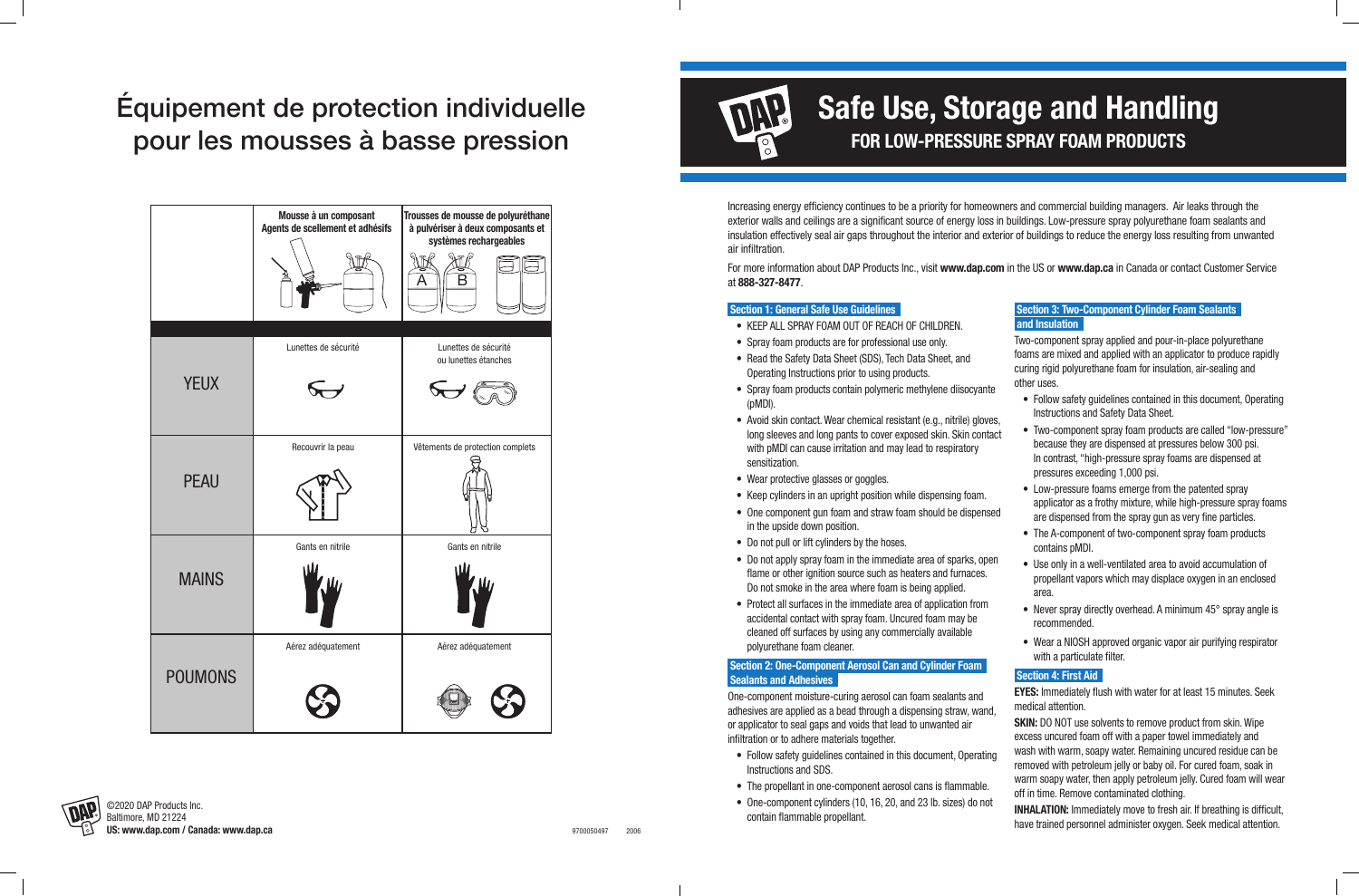**INGESTION:** DO NOT INDUCE VOMITING. Get medical attention immediately if complications arise from overexposure. Refer to Safety Data Sheet for further information.

**For emergencies**, call your Poison Control Center at 800-222-1222. See Safety Data Sheet (SDS) for additional information. For an SDS contact your supplier or visit **dap.com**.

#### **Section 5: Personal Protective Equipment (PPE)**

Spray polyurethane foam adhesives should always be used in a well-ventilated area.

- Wear chemical resistant (e.g., nitrile) gloves, long sleeves and long pants to cover exposed skin.
- Wear protective glasses or goggles.
- Wear a NIOSH approved organic vapor air purifying respirator with a particulate filter if the exposure to pMDI is unknown or in doubt, especially when spraying where ventilation is limited such as in crawlspaces or where spraying close up.
- See OSHA regulations 29 CFR 1910.134 for additional information regarding an approved respirator program which includes training, medical evaluation, fit testing.

#### **Respirator Options**

- Disposable Light Duty nitrile gloves.
- Butyl, Laminated polyethylene (PE) or ethylene vinyl acetate (EVA) laminated, or nitrile Medium Duty gloves.
- Neoprene, PVC, or nitrile Heavy Duty gloves.

- Exposure limits to pMDI are set by three organizations. The Permissible Exposure Limit (PEL) is a mandatory limit set by OSHA for worker exposure. It is the maximum exposure allowable at any time during the work day, never to be exceeded. The PEL for pMDI is 20 parts per billion.
- The American Conference of Governmental Industrial Hygienists (ACGIH) and the National Institute for Occupational Safety and Health (NIOSH) recommend the Time Weighted Average (TWA) exposure during an 8 hour day. The TWA is the maximum level of exposure day in and day out that a worker can be exposed to with minimal risk of adverse effects. The recommended maximum TWA for pMDI is 20 ppb.
- While these exposure values represent the best current thinking of toxicologists and industrial hygienists, they offer no guarantee of absolute safety. Someone who is sensitized to pMDI may have an adverse effect with exposure below these guidelines. It is imperative that personnel working with polyurethane chemicals fully understand the hazards associated with their use and the controls and personal protective equipment (PPE) necessary to prevent exposure. Consult the SDS for more information regarding exposure limits, effects of over-exposure and recommended PPE.
- While independent, 3rd party monitoring has demonstrated that air-borne concentration of pMDI vapors during application of low pressure spray foam in an unventilated space does not exceed exposure limits, the use of a NIOSH approved respirator is recommended.
- Store at room temperature (60°–90°F / 16°–32°C) in a dry area. Do not expose products to open flame or temperatures above 120°F (49°C).
- Cylinders and contents must be brought to between 70°–90°F (21°–32°C) for use. This normally requires 36 to 72 hours at room temperature. After initial use of two-component products (except Foam Kit 15 and System 15 Kit size):
- − Turn the valves into their OFF position.
- − Do not drain the chemical from the hoses.
- − Click the safety on the applicator gun into the LOCKED position.
- − Remove the old nozzle, but do not throw away. Clean off the end of the gun, to ensure the chemical exits not obstructed. Apply fresh lubricant to the end of the gun. Reattach the old nozzle, which, clogged with foam, will keep air and moisture out of the lines.
- − Remaining contents must be used within 30 days of the date of initial application.
- − After every 7 days without use, dispense a small amount of chemical and clean to prevent crystallization from occurring in the hoses.

#### **Some respirator options include:**

• Half-face air-purifying respirator (APR) with an organic vapor cartridge and a P100 particulate filter. The cartridges and filters must be changed at the end of each 8 hour shift.

- Loose-fitting powered air purifying respirators (PAPR). A battery powered fan pulls air through filters and circulates air throughout the hood of the PAPR. Cartridges and filters must be changed periodically.
- Self-contained breathing apparatus (SCBA).

See OSHA regulations 29 CFR 1910.134 for additional information regarding an approved respirator program which includes training, medical evaluation, fit testing

#### **Glove Selection**

The following gloves provide protection from pMDI exposure.

#### **Section 6: Re-Occupancy Time**

- Occupants should vacate the home or building during application of spray polyurethane foam.
- Based on 3rd party air sampling during and after application, DAP recommends a re-occupancy time of 1 hour after spray application is complete.
- The cured foam may have a detectable odor immediately after spraying; however, there are no detectible chemical emissions. It is recommended that if this odor is offensive to the occupants, that the building be vacated for 24 hours.

#### **Section 7: Product Storage and Handling**

KEEP ALL SPRAY FOAM OUT OF REACH OF CHILDREN. DAP Two-Component Spray Foam Products are for professional use only.

- 
- 

- 
- 

 pendant et après l'application, DAP recommande un temps de réoccupation de 1 heure après la fin de l'application de pulvérisation.

• La mousse durcie peut avoir une odeur détectable immédiatement après la pulvérisation ; Cependant, il n'y a pas d'émissions chimiques décelables. Il est recommandé que si cette odeur est offensante pour les occupants, que le bâtiment soit évacué pendant 24 heures.

#### **Section 7: Stockage et manutention des produits**

GARDER TOUS LES VAPORISATEURS À MOUSSE HORS DE LA PORTÉE DES ENFANTS. Bien que les mousses à pulvériser Touch 'n Seal et Touch 'n Foam Professional peuvent être appliquées en toute sécurité par les propriétaires de maisons, elles sont recommandées pour un usage professionnel.

- Conserver à la température ambiante (16°–32°C / 60°–90°F) dans un endroit sec. Ne pas exposer les produits aux flammes nues ni à des températures supérieures à 49°C (120°F).
- Les aérosols et leur contenu doivent être ajustés entre 21°– 32°C (70°–90°F) pour utilisation. Cela nécessite normalement 36 à 72 heures à la température ambiante. Après la première utilisation des produits bi-composants (la mousse kit 15 /sauf système 15) :
- − Tourner les vannes dans leur position d'arrêt.
- − Ne vidangez pas le produit chimique des tuyaux.
- − Cliquez sur la sécurité du pistolet applicateur dans la position VERROUILLÉE.
- − Retirer l'ancienne buse, mais ne pas la jeter. Nettoyer l'extrémité du pistolet pour s'assurer que les sorties de produits chimiques ne sont pas obstruées. Appliquer du lubrifiant frais à l'extrémité du pistolet. Remettre en place l'ancienne buse qui, obstruée de mousse, empêchera l'air et l'humidité de pénétrer dans les conduites.
- − Le reste du contenu doit être utilisé dans les 30 jours suivant la date de l'application initiale.
- − Après 7 jours de non-utilisation, appliquer une petite quantité de produit chimique et nettoyer pour éviter que les tuyaux ne se cristallisent.

#### **Section 8: Élimination du produit à deux composants**

- Portez la protection recommandée pour les yeux et la peau lorsque vous procédez à l'élimination du produit. Assurez une ventilation adéquate de votre espace de travail.
- Videz les citernes complètement de tout matériel restant.
- Utiliser des conteneurs de déchets séparés pour les composants A et B.
- Fermer les vannes sur les deux cylindres.
- Distribuer les composants dans les tuyaux à travers l'applicateur avec une buse dans un sac de poubelle jusqu'à ce que le matériau coule à peine.
- Les vannes des bouteilles restant fermées, déconnecter les tuyaux de chaque cylindre. Attraper les composants dégoulinant des tuyaux dans les contenants à déchets,

protégeant la zone contre les gouttes.

- Placer le cylindre avec le matériau restant sur le côté, la vanne pointant vers le bas. Ouvrer lentement la vanne et distribuer le produit chimique dans le contenant à déchets approprié.
- Mettre le réservoir en position verticale et retirer le disque de rupture sur le dessus du cylindre.
- Mettre le réservoir à l'envers sur le contenant à déchets et laisser-le se vider complètement
- Répéter l'opération pour l'autre composant.
- Ajouter un lubrifiant absorbant aux déchets. Éliminer les déchets dans une décharge agréée.
- Les bouteilles contenant des produits chimiques doivent être éliminées comme déchets dangereux.
- Vérifiez auprès de votre service local d'élimination des déchets pour des conseils.
- La mousse dure est considérée comme inerte et peut être jetée avec les déchets municipaux standard.
- NE PAS INCINÉRER LES BOUTEILLES NI LES CANETTES.

### **Section 9: Documentation de Support pour les produits Convenience**

Lire et comprendre le contenu des documents suivants avant d'utiliser des produits en mousse pulvérisée. Ces documents sont contenus dans l'emballage de chaque bouteille à un et deux composants, et peuvent également être obtenus sur www.dap.ca, ou en appelant le service à la clientèle au 888-327-8477.

- La fiche de données de sécurité est la source d'informations la plus complète sur le contenu du produit, la santé et la sécurité, les dangers, l'élimination et le transport.
- Le mode d'emploi donne la configuration détaillée et des conseils de fermeture, de demande, de dépannage et d'élimination.

#### **Section 10: Références**

- Lignes directrices pour la sélection de vêtements de protection chimique, American Conference of Governmental Industrial Hygienists, 6500 Glenway Avenue, bâtiment D-7, Cincinnati, Ohio 45211-4438.
- Manipuler des produits avec le MDI et le MDI polymérique : Ce que vous devez savoir (Bulletin technique AX205), Alliance for the Polyurethanes Industry, 1300 Wilson Blvd., Suite 800 Arlington, VA 22209
- spraypolyurethane.org/SPF-Chemical-Health-and-Safety-Training
- www.sprayfoam.org

### **Coordonnées du service à la clientèle**  888-327-8477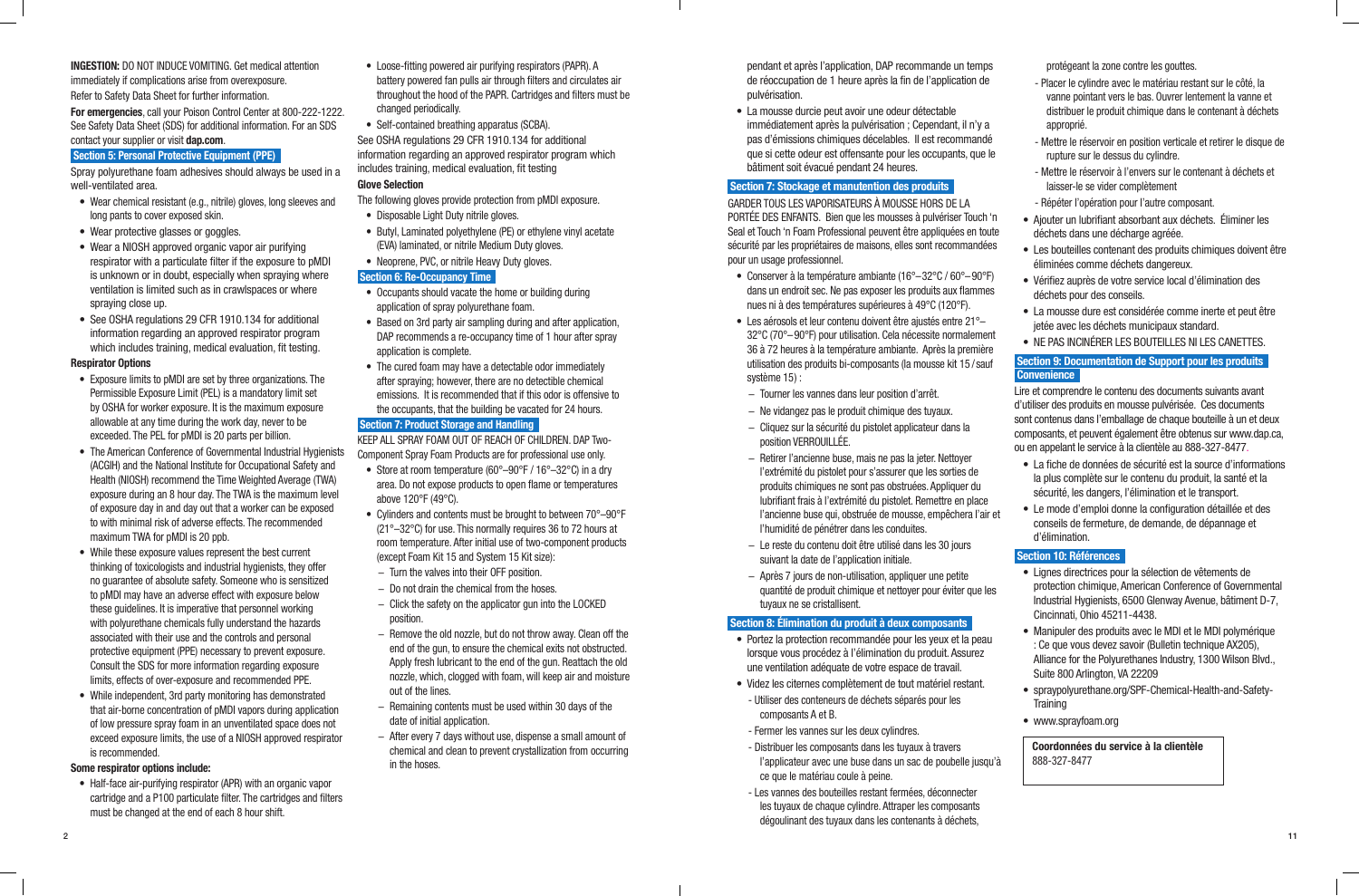#### **Sección 4: Primeros auxilios**

**OJOS:** Enjuague inmediatamente con agua durante al menos 15 minutos. Obtenga atención médica.

**PIEL:** NO utilice disolventes para retirar el producto de la piel. Limpie el exceso de espuma no curada con una toalla de papel inmediatamente y lave con agua jabonosa tibia. El residuo restante no curado puede retirarse con vaselina o aceite de bebé. Para la espuma curada, remoje en agua jabonosa tibia, y luego aplique vaselina. La espuma curada se desgasta con el tiempo. Retire la ropa contaminada.

**EN CASO DE INHALACIÓN:** Vaya de inmediato a un lugar con aire fresco. Si se dificulta la respiración, busque que personal entrenado le administre oxígeno. Solicite atención médica.

**EN CASO DE INGESTIÓN:** NO INDUZCA EL VÓMITO. Obtenga atención médica de inmediato si surgen complicaciones por la exposición excesiva.

**En caso de emergencia**, llame a su Centro de control de

envenenamiento al 800-222-1222. Para más información, consulte la Hoja de datos de seguridad (Safety Data Sheet, SDS). Para obtener una Hoja de datos de seguridad, comuníquese con su proveedor o visite **dap.com**.

#### **Sección 5: Equipo de Protección Personal (EPP)**

Los adhesivos de espuma de poliuretano en aerosol se deben utilizar siempre en un área bien ventilada.

- Use guantes resistentes a productos químicos (como el nitrilo), mangas largas y pantalones largos para cubrir la piel expuesta.
- Use gafas o antiparras de protección.
- Use un respirador para vapores orgánicos aprobado por NIOSH que purifique el aire con un filtro en particular si desconoce o duda de la exposición al pMDI, especialmente cuando el rociado se realiza en lugares con ventilación limitada, como lugares con poca altura o donde el rociado se realiza muy de cerca.
- Vea las normas de OSHA 29 CFR 1910.134 para más información sobre un programa aprobado para el uso de un respirador que incluye capacitación, evaluación médica, y pruebas de ajuste.

#### **Opciones de respiradores**

Los límites de exposición al pMDI están determinados por dos organizaciones. El Límite de Exposición Permisible (PEL en inglés) es un límite obligatorio indicado por OSHA para la exposición de los trabajadores. Es la exposición máxima permitida en cualquier momento de la jornada laboral, y nunca debe ser superada. El PEL para el pMDI es de 20 partes cada mil millones.

La Conferencia Americana de Higienistas Industriales Gubernamentales, (ACGIH en inglés), y el Instituto Nacional de Seguridad y Salud Ocupacional (NIOSH en inglés) recomiendan una exposición con un tiempo promedio ponderado (TWA en inglés) durante una jornada de 8 horas. El TWA es el nivel máximo de exposición de un trabajador en forma cotidiana con un riesgo mínimo de efectos adversos. El TWA máximo recomendado para pMDI es de 20 partes cada mil millones.

Aunque estos valores representan la mejor opinión actual de toxicólogos e higienistas industriales, no ofrecen ninguna garantía de seguridad absoluta. Una persona que ha sido sensibilizada al pMDI puede sufrir un efecto adverso incluso ante una exposición menor a estos lineamientos

indicados. Es imperativo que el personal que trabaja con productos químicos poliuretánicos entienda perfectamente los riesgos asociados con su uso y los controles y el equipo de protección personal necesarios para impedir la exposición. Consulte la Hoja informativa de datos para más información sobre los límites de exposición, los efectos de la sobreexposición y el equipo de protección recomendado.

Aunque de forma independiente, la monitorización de terceras partes ha demostrado que la concentración trasmitida por el aire de los vapores del diisocianato metileno polimérico durante la aplicación de la espuma en aerosol de baja presión en un espacio sin ventilación no excede los límites de exposición, se recomienda el uso de los respiradores aprobados por el Instituto Nacional para la Seguridad y Salud Ocupacional (National Institute for Occupational Safety and Health, NIOSH).

Algunas opciones de respirador incluyen:

- Respirador purificador de aire (APR en inglés) que cubre la mitad del rostro, con un cartucho para vapor orgánico y un filtro P100 para partículas. Los cartuchos y los filtros deben cambiarse al finalizar cada turno de 8 horas.
- Respiradores purificadores de aire forzado de ajuste holgado (PAPR en inglés) Un ventilador a batería empuja el aire a través de los filtros y hace que circule por la capucha del PAPR. Los cartuchos/ filtros deben ser cambiados en forma periódica.
- Sistemas de aparatos de respiración autónomos (SCBA).

Vea las normas de OSHA 29 CFR 1910.134 para más información sobre un programa aprobado para usar un respirador que incluye capacitación, evaluación médica, y pruebas de ajuste.

#### **Selección de guantes**

Los siguientes guantes brindan protección contra la exposición al pMDI.

- Guantes de nitrilo descartables para trabajos livianos.
- Guantes de butilo, de polietileno laminado (PE) o etilvinilacetato (EVA) laminado, o de nitrilo para trabajos medianos.
- Guantes de neoprene, PVC o nitrilo para trabajos pesados.

#### **Sección 6: Tiempo para volver a ocupar el lugar**

- Los ocupantes deben desalojar la vivienda o edificación durante la aplicación de la espuma de poliuretano en aerosol.
- En base a la muestra de aire de terceras partes durante y después de la aplicación, DAP recomienda dar un margen de tiempo de reocupación de 1 hora luego que se haya completado la aplicación de la espuma en aerosol.
- La espuma curada podría tener un aroma detectable inmediatamente después del rociado; a pesar de eso, no hay emisiones químicas detectables. Se recomienda que, si ese aroma es molesto para los ocupantes, no se ocupe el edificio durante 24 horas.

#### **Sección 7: Almacenamiento y manipulación del producto**

MANTENGA TODAS LAS ESPUMAS EN SPRAY LEJOS DEL ALCANCE DE LOS NIÑOS. Los productos de espuma en aerosol son para uso profesional solamente.

• Almacenar a temperatura ambiente (60°-90°F / 16°-32°C) en un lugar seco. No la exponga a llamas abiertas o chispas o a temperaturas superiores a los 120°F (49°C).

- Los cilindros y contenidos deben alcanzar una temperatura de entre 70° y 90°F (21° y 32°C) para ser usados. Normalmente, requiere estar 36 y 72 horas a temperatura ambiente. Despué del uso inicial de productos de dos componentes (excepto en tamaños de espuma Kit15):
- − Coloque las válvulas en su posición de apagado (OFF).
- − No vacíe las mangueras de los productos químicos.
- − Haga clic en el seguro de la pistola hacia la posición de cerrado (LOCKED).
- − Quite la boquilla vieja, pero no la deseche. Limpie el extremo de la pistola, para asegurar que el químico que contiene no esté obstruido. Aplique un lubricante nuevo al extremo de pistola. Vuelva a colocar la boquilla vieja, la cual, obstruida la espuma, mantendrá el aire y la humedad fuera de las lí
- − Los contenidos remanentes deben ser usado dentro de los 30 días de la fecha en que se inició la aplicación.
- − Después de 7 días sin uso, dispense una cantidad pequeña producto químico y limpie para impedir la cristalización en mangueras.

#### **Sección 8: Eliminación de producto de dos componentes**

- Use la protección recomendada para ojos, piel y sistema respiratorio. Mantenga la ventilación adecuada.
- Vacíe totalmente los tanques:
	- − Use contenedores separados para desechos de los componentes A y B.
	- − Cierre las válvulas amarillas de ambos cilindros.
	- − Dispense los componentes de las mangueras a través de boquilla en el aplicador en una bolsa de basura hasta que material se reduzca a un goteo.
	- − Con las válvulas de los cilindros cerradas, desconecte las mangueras de cada cilindro. Retire las gotas de los componentes en las mangueras en envases para desechos, protegiendo el lugar de posibles derrames.
- − Coloque de lado el cilindro con el material remanente, con la válvula hacia abajo. Lentamente abra la válvula amarilla dispense el producto químico en el envase para desecho que corresponda.
- − Coloque el tanque en forma vertical y quite el disco de ruptu en la parte superior del cilindro.
- − Vuelque el tanque en posición inversa sobre el envase para desecho y deje que se vacíe por completo.
- − Repita lo mismo para el otro componente.
- Quite las etiquetas según lo indiquen las regulaciones federales (40 CFR §261.7)
- Agregue absorbente de aceite a los componentes de desecho. Elimine los desechos en un relleno sanitario aprobado.
- Los contenedores vacíos pueden enviarse a un reciclador de metales o a un relleno sanitario aprobado.
- Los cilindros que contienen productos químicos deben eliminarse como desperdicio peligroso.

• Consulte su servicio local de eliminación de desechos para más

- 
- 
- 

| σ.<br>, eso<br>és      | <u>UUISUILE SU SEI VIUU IUUAI UE EIIIIIIIAUUII UE UESEUIUS PALA IIIAS</u><br>instrucciones.<br>• Se considera que la espuma curada es inerte y se la puede<br>eliminar con la basura municipal estándar.<br>NO INCINERE CILINDROS O ENVASES.<br>$\bullet$                                                                                                |
|------------------------|----------------------------------------------------------------------------------------------------------------------------------------------------------------------------------------------------------------------------------------------------------------------------------------------------------------------------------------------------------|
|                        | Sección 9: Documentación de respaldo                                                                                                                                                                                                                                                                                                                     |
| mo<br>0<br>: la        | Lea y comprenda los contenidos de los siguientes documentos antes<br>de utilizar los productos de espuma en aerosol. Estos documentos<br>están incluidos en cada empaque de cilindro de un componente y<br>empaque de producto de dos componentes, y también se pueden<br>obtener en www.dap.com, o llamando al Servicio al cliente al 888-<br>327-8477. |
| l CON<br>neas.<br>s 30 | La Hoja informativa de seguridad es la fuente más completa de<br>contenidos sobre el producto, y de información sobre seguridad,<br>riesgos, eliminación y transporte.                                                                                                                                                                                   |
| ia de<br>las           | Las Instrucciones de uso brindan en detalle lineamientos sobre<br>la instalación y cierre, aplicación, resolución de problemas y<br>eliminación de desechos.                                                                                                                                                                                             |
|                        | • Las Hojas de Información Técnica incluyen información como<br>aplicaciones, características del producto, propiedades físicas,<br>información técnica, certificaciones y aprobaciones.                                                                                                                                                                 |
|                        | Sección 10: Referencias                                                                                                                                                                                                                                                                                                                                  |
|                        | Lineamientos para la selección de vestimenta protectora contra<br>productos químicos, Conferencia americana de higienistas<br>industriales gubernamentales, 6500 Glenway Avenue, Building<br>D-7, Cincinnati, Ohio 45211-4438.                                                                                                                           |
| una<br>el              | Cómo trabajar con MDI y MDI polimérico: lo que usted debería<br>$\bullet$<br>saber (Boletín técnico AX205), Alianza por la industria de<br>poliuretanos (Alliance for the Polyurethanes Industry), 1300 Wilson<br>Blvd., Suite 800 Arlington, VA 22209                                                                                                   |
| ΙS,                    | spraypolyurethane.org/SPF-Chemical-Health-and-Safety-Training<br>• www.sprayfoam.org                                                                                                                                                                                                                                                                     |
| l y<br>que             | Información para comunicarse con Atención al Cliente<br>888-327-8477                                                                                                                                                                                                                                                                                     |
| ıtura                  |                                                                                                                                                                                                                                                                                                                                                          |
| a                      |                                                                                                                                                                                                                                                                                                                                                          |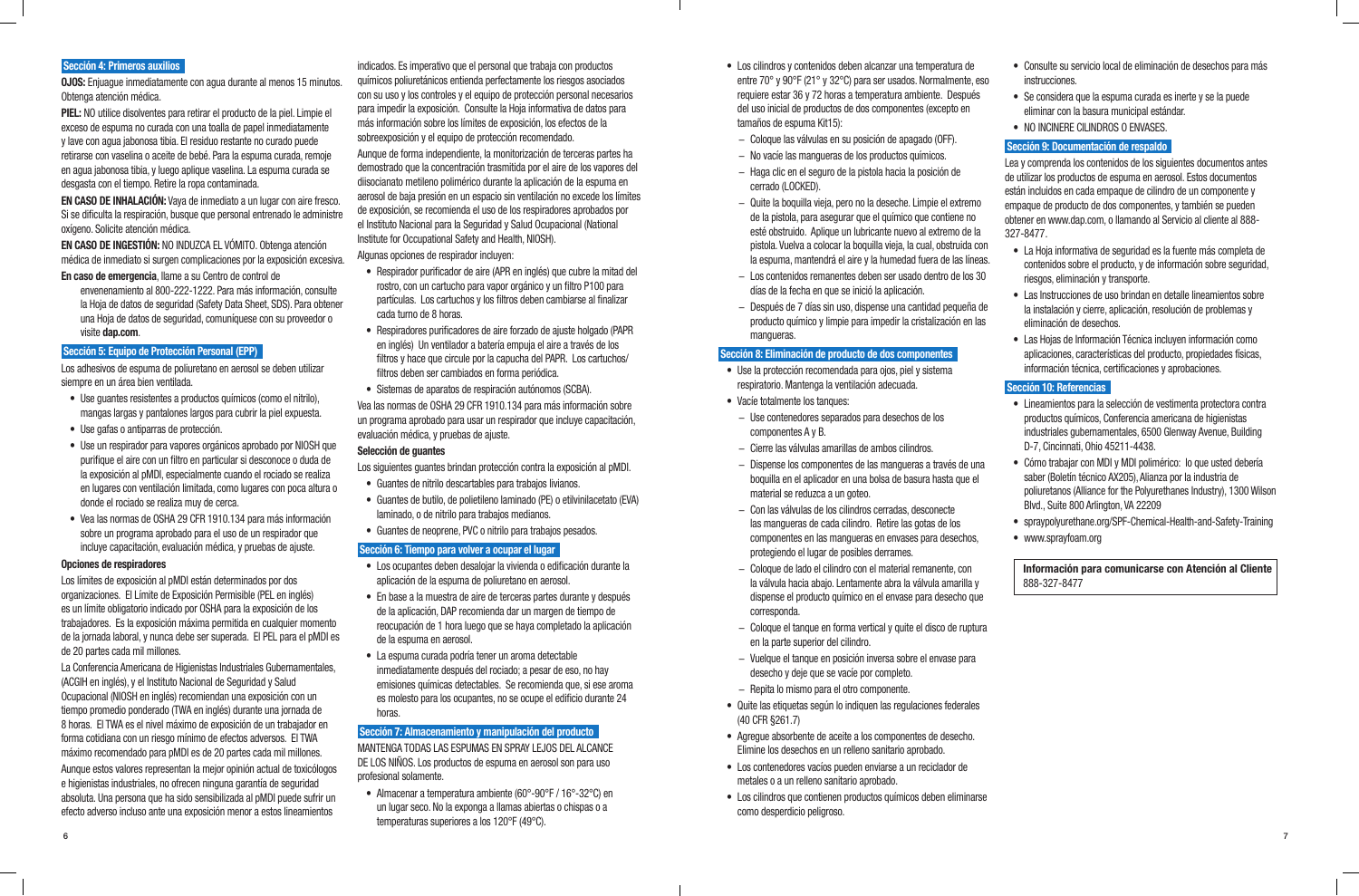Aumentar un uso eficiente de la energía sigue siendo una prioridad para propietarios y gerentes de edificios comerciales. Las filtraciones de aire por las paredes externas y los techos son una importante fuente de pérdida de energía en los edificios. Los selladores y aislantes de espuma de poliuretano en aerosol de baja presión (SPF) sellan efectivamente las brechas de aire a través del interior y exterior de las edificaciones para reducir la pérdida de energía que resulta de la infiltración de aire indeseado. Para más información sobre DAP Products Inc., visite **www.dap.com** o comuníquese con el Servicio al cliente al **888-327-8477**.

#### **Sección 1: Lineamientos generales para seguridad en el u**

- MANTENGA TODAS LAS ESPUMAS EN SPRAY LEJOS DEL DE LOS NIÑOS.
- Los productos de espuma en aerosol son para uso profes solamente.
- Antes de usar los productos, lea la Hoja informativa de segura Hoja de información técnica y las Instrucciones de uso.
- Los productos de espuma en aerosol contienen diisociana metileno polimérico (pMDI).
- Evite el contacto con la piel. Use guantes resistentes a productos químicos (como los de nitrilo), mangas largas y pantalones para cubrir la piel expuesta. El contacto de la piel con pMI causar irritación y generar sensibilización respiratoria.
- Use gafas o antiparras de protección.
- Mientras dispense la espuma mantenga los cilindros de dos componentes en posición vertical.
- La espuma de la pistola de un componente y la espuma tubito deben dispensarse en posición vertical.
- Los envases de un componente deben ser dispensados en inversa.
- No tome ni levante los cilindros por las mangueras.
- No aplique espuma en spray en zonas cercanas a chispas abiertas u otras fuentes de ignición, como calentadores y No fume en el lugar donde se aplica la espuma.
- Proteja todas las superficies en el área inmediata a aplica evitar el contacto accidental con la espuma en aerosol. La no curada se puede limpiar de las superficies utilizando cu limpiador de espuma de poliuretano comercialmente disp

#### **Sección 2: Selladores y adhesivos en espuma de un componente a la ponenta a la ponenta a la ponenta a la ponente a la ponentia a la ponentia**  $\frac{1}{2}$  **con envase y cilindro de aerosol**

Los selladores y adhesivos en espuma de un componente que con humedad se aplican en forma de cordón a través de una v un aplicador para sellar grietas y vacíos que permiten la filtraci deseada de aire o para adherir materiales.

| <b>ISO</b><br><b>ALCANCE</b><br>ional<br>guridad, la | • Siga los lineamientos de seguridad que contiene este documento,<br>las Instrucciones de uso y la Hoja informativa de seguridad.<br>• El propulsor en los envases de lata de aerosol de un componente<br>es inflamable.<br>• Los cilindros de un componente (en tamaños de 10, 16, 20, y 23 lb)<br>no contienen propulsor inflamable. |
|------------------------------------------------------|----------------------------------------------------------------------------------------------------------------------------------------------------------------------------------------------------------------------------------------------------------------------------------------------------------------------------------------|
|                                                      | Sección 3: Selladores y aislantes en espuma en cilindros de                                                                                                                                                                                                                                                                            |
| ato                                                  | dos componentes                                                                                                                                                                                                                                                                                                                        |
| oductos<br>s largos<br>DI puede                      | Las espumas de poliuretano en dos componentes que se aplican en<br>spray y que se vierten en el lugar se mezclan y se aplican con un<br>aplicador para crear una espuma de poliuretano rígida de curado rápido<br>que actúa como aislación, sellador contra filtraciones de aire y otros<br>usos.                                      |
| los                                                  | • Siga los lineamientos de seguridad que contiene este documento,<br>las Instrucciones de uso y la Hoja informativa sobre seguridad.                                                                                                                                                                                                   |
| a del                                                | A los productos de espuma en aerosol de dos componentes se les<br>llama "de baja presión" porque ellos son dispensados a presiones<br>que están por debajo de los 300 psi. En contraste, las espumas en                                                                                                                                |
| n posición                                           | spray "de alta presión" se dispensan a presiones que superan los<br>1,000 psi.                                                                                                                                                                                                                                                         |
| s, llamas<br>estufas.                                | Las espumas de baja presión emergen del aplicador de spray<br>patentado como una mezcla espumosa, mientras que las espumas<br>en spray de alta presión se dispensan de la pistola como partículas<br>muy delgadas.                                                                                                                     |
| ıción para<br>a espuma                               | El componente A de los productos de espuma en aerosol de dos<br>componentes contiene pMDI.                                                                                                                                                                                                                                             |
| ualquier<br>onible.                                  | Úselo sólo en un lugar bien ventilado para evitar la acumulación<br>de vapores del propelente que podrían desplazar el oxígeno en un<br>lugar cerrado.                                                                                                                                                                                 |
| <b>ponente</b><br>curan                              | Nunca rocíe directamente hacia arriba. Se recomienda un ángulo<br>$\bullet$<br>mínimo de rociado de 45°.                                                                                                                                                                                                                               |
| arilla o<br>ión no                                   | • Use un respirador para vapores orgánicos aprobado por NIOSH que<br>purifique el aire con un filtro en particular.                                                                                                                                                                                                                    |
|                                                      |                                                                                                                                                                                                                                                                                                                                        |

## Equipo de Protección Personal para espumas de baja presión

|                 | Selladores y adhesivos en<br>espuma de un solo componente | Kits de Espuma de poliuretano en<br>spray y sistemas recargables de<br>dos componentes<br># lP |
|-----------------|-----------------------------------------------------------|------------------------------------------------------------------------------------------------|
|                 |                                                           | Β                                                                                              |
|                 | Gafas de seguridad                                        | Gafas de seguridad o antiparras                                                                |
| <b>OJOS</b>     |                                                           |                                                                                                |
| <b>PIEL</b>     | Cubre la piel                                             | Cobertura total del cuerpo                                                                     |
|                 |                                                           |                                                                                                |
| <b>MANOS</b>    | Guantes de nitrilo                                        | Guantes de nitrilo                                                                             |
|                 |                                                           |                                                                                                |
| <b>PULMONES</b> | Evite respirar los vapores<br>Tenga buena ventilación     | Respirador y/o respirador para vapor<br>Tenga buena ventilación                                |
|                 |                                                           |                                                                                                |



### **Seguridad en el uso, almacenamiento y manipulación PARA PRODUCTOS DE ESPUMA EN SPRAY DE BAJA PRESIÓN**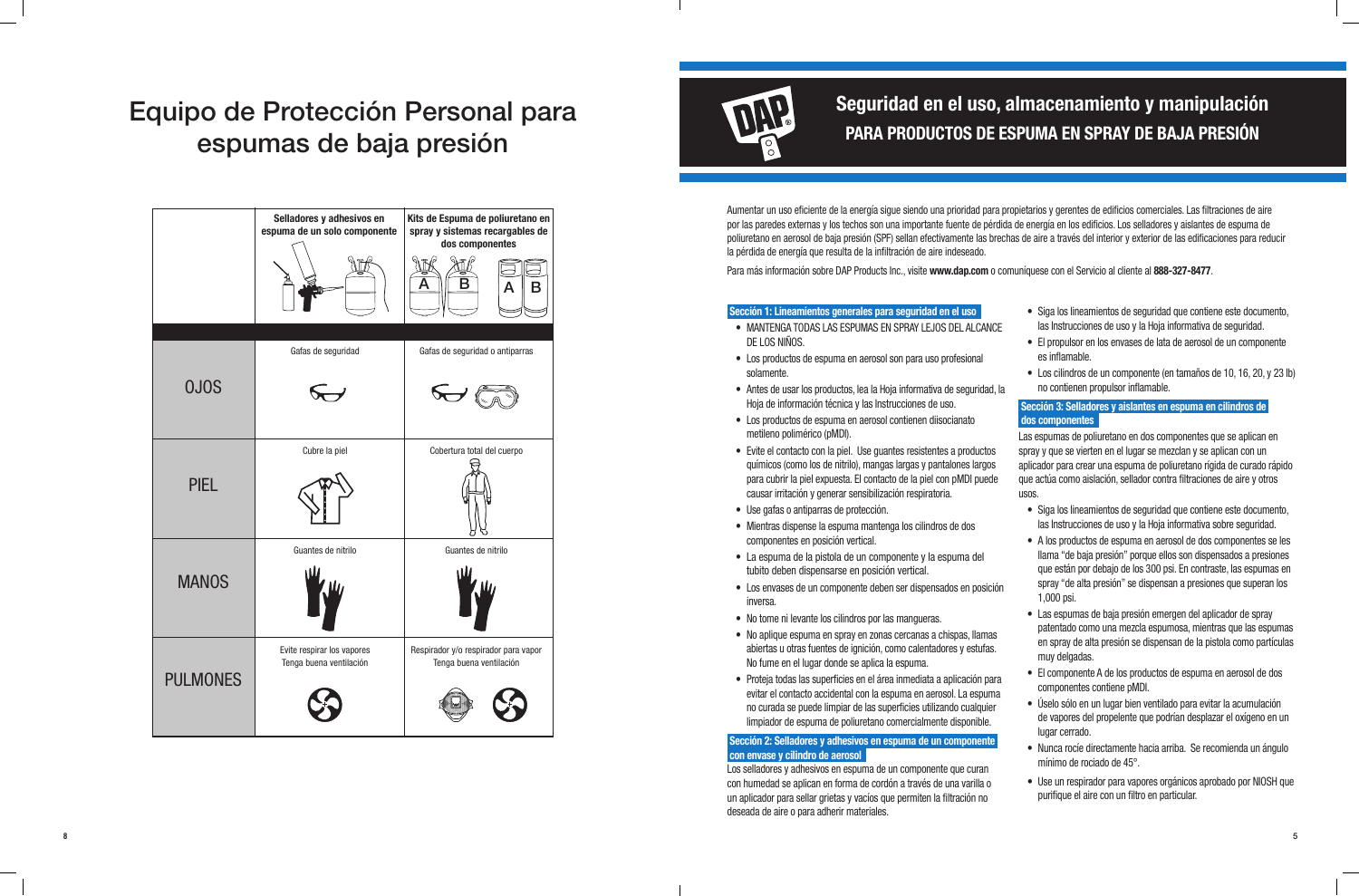Accroître l'efficacité énergétique continue d'être une priorité pour les propriétaires et gérants d'immeubles commerciaux. Les fuites d'air à travers les murs extérieurs et les plafonds représentent une importante source de perte d'énergie dans les bâtiments. Les scellants et l'isolation en mousse de polyuréthane pulvérisée à basse pression scellent efficacement les espaces d'air à l'intérieur et à l'extérieur des bâtiments pour réduire la perte d'énergie résultant d'une infiltration d'air indésirable.

Pour plus d'informations sur DAP Products Inc., visiter **www.dap.ca** ou contacter le service à la clientèle au **888-327-8477** .

#### **Section 1: Directives générales d'utilisation sécuritaire**

- $\bullet$  GARDER TOUS LES VAPORISATEURS À MOUSSE HORS PORTÉE DES ENFANTS.
- Les produits en mousse pulvérisée sont destinés à un professionnel uniquement.
- Lire la fiche des données de sécurité (FDS), les fiches techniques et les modes d'emploi avant d'utiliser les p
- Les produits en mousse pulvérisée sont destinés à un professionnel uniquement.
- Évitez tout contact avec la peau. Portez des gants de protection résistants aux produits chimiques (p. ex. de des manches longues et des pantalons longs pour cou toutes les parties exposées de la peau. Les mousses de scellement sont de puissants adhésifs; de plus, tout contact cutané avec les pMDI (diisocyante de méthylène polym peut causer une irritation et entraîner une sensibilisation voies respiratoires.
- Porter des lunettes de protection.
- Garder les bouteilles d'un et de deux composants en position verticale pendant la distribution de mousse.
- La mousse à un composant en pistolet et en tube doit être distribué en mettant le contenant à l'envers.
- Ne pas tirer ou soulever des bouteilles par les tuyaux.
- Ne pas appliquer la mousse pulvérisée dans les environs immédiats d'étincelles, de flammes nues ou d'autres s d'inflammation telles que les appareils de chauffage et les fours. Ne pas fumer dans la zone où une mousse est appliquée.
- Protéger toutes les surfaces dans la zone d'application immédiate contre tout contact accidentel avec la mous pulvérisée. La mousse non durcie peut être enlevée de surfaces en utilisant n'importe quel nettoyant pour mous polyuréthane disponible dans le commerce.

| ļ                  | Section 2: Aérosol à composant unique et scellants et                                                                                                                                                                                                              |
|--------------------|--------------------------------------------------------------------------------------------------------------------------------------------------------------------------------------------------------------------------------------------------------------------|
| DE LA              | adhésifs des vaporisateurs à mousse<br>Les scellants et adhésifs de la mousse durcissante à composant                                                                                                                                                              |
| usage<br>roduits.  | unique des aérosols sont appliqués comme une couche à travers<br>un chalumeau de distribution, une baguette ou un applicateur pour<br>sceller les espaces et les creux qui conduisent à l'infiltration d'air<br>indésirable ou pour coller des matériaux ensemble. |
| usage              | · Suivez les consignes de sécurité contenues dans le présent<br>document, le mode d'emploi et les fiches de sécurité.                                                                                                                                              |
| nitrile),<br>vrir  | • Le propulseur dans l'aérosol à composant unique est<br>inflammable.<br>• Les bouteilles à un composant (tailles 10, 16, 20 et 23 lb) ne                                                                                                                          |
| e                  | contiennent pas d'agent propulseur inflammable.                                                                                                                                                                                                                    |
| ntact<br>iérique)  | Section 3: Étanchéité et isolation de la mousse à deux<br><b>composants</b>                                                                                                                                                                                        |
| on des             | Les vaporisateurs bi-composants et les mousses de polyuréthane<br>coulée sont mélangés et appliqués à l'aide d'un applicateur pour<br>produire une mousse de polyuréthane rapidement durcissante et                                                                |
| osition            | rigide pour l'isolation, l'étanchéité de l'air et d'autres usages.<br>Suivez les consignes de sécurité contenues dans ce                                                                                                                                           |
| ë                  | document, le mode d'emploi et la fiche de données de<br>sécurité.                                                                                                                                                                                                  |
| ns                 | • Les produits de mousse pulvérisée à deux composants<br>sont appelés « basse pression » car ils sont distribués à des<br>pressions inférieures à 300 psi.                                                                                                         |
| sources<br>t<br>st | • Les mousses à basse pression émergent de l'applicateur<br>breveté sous forme d'un mélange mousseux, alors que les<br>mousses à haute pression sont dispensées à partir du pistolet<br>vaporisateur sous forme de particules très fines.                          |
| sse                | • Le composant A des produits de mousse pulvérisée à deux<br>composants contient du pMDI.                                                                                                                                                                          |
| S,<br>usse de      |                                                                                                                                                                                                                                                                    |

## **Utilisation, entreposage et manutention sécuritaires POUR LES MOUSSES DE SCELLEMENT À BASSE PRESSION À PULVÉRISER**

## Personal Protective Equipment for Low-pressure Foams

|              | <b>One-Component Foam (OCF)</b><br><b>Sealants and Adhesives</b> | <b>Two-Component Spray</b><br><b>Polyurethane Foam Kits (SPF)</b><br>and Refillable Systems<br>B<br>Α<br>Α<br>к |
|--------------|------------------------------------------------------------------|-----------------------------------------------------------------------------------------------------------------|
| <b>EYES</b>  | <b>Safety Glasses</b>                                            | Safety Glasses or Goggles<br>$\sim$                                                                             |
| <b>SKIN</b>  | <b>Covers Skin</b>                                               | <b>Full Body Coverage</b>                                                                                       |
| <b>HANDS</b> | <b>Nitrile Gloves</b>                                            | <b>Nitrile Gloves</b>                                                                                           |
| <b>LUNGS</b> | Provide Adequate Ventilation                                     | Provide Adequate Ventilation                                                                                    |